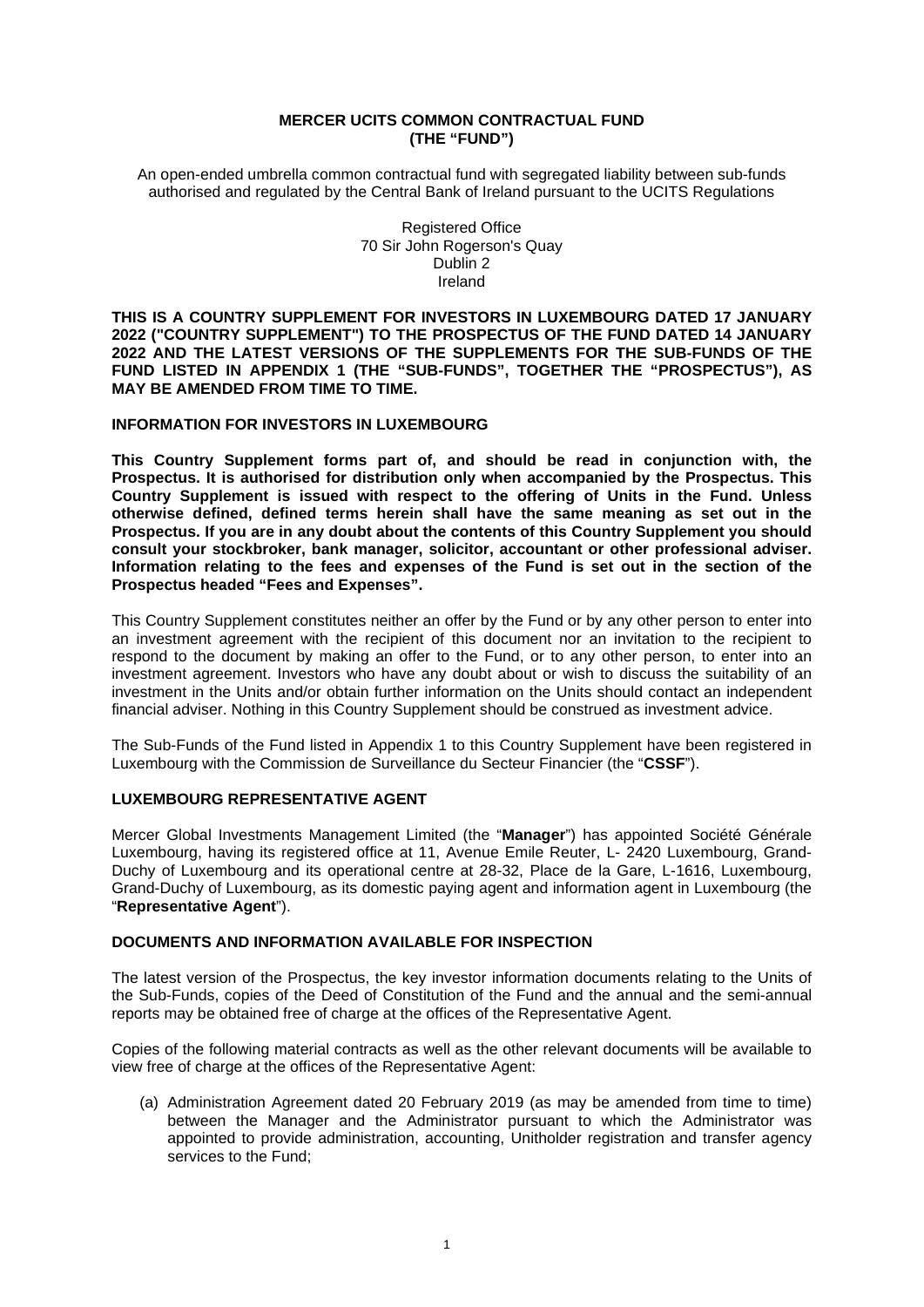- (b) Depositary Agreement dated 20 February 2019 (as may be amended from time to time) between the Manager and the Depositary pursuant to which the Depositary has been appointed as depositary and custodian of the Fund's assets;
- (c) Investment Management Agreement with respect to each Sub-Fund dated 20 February 2019 (as may be amended from time to time) between the Manager and the Investment Manager pursuant to which the Investment Manager was appointed to provide investment management services to the Fund with respect to the Sub-Funds;
- (d) Distribution Agreement dated 20 February 2019 (as may be amended from time to time) between the Manager and the Distributor pursuant to which the Distributor was appointed to provide distribution and placing services to the Fund; and
- (e) The UCITS-Regulations.

State Street Fund Services (Ireland) Limited has been appointed as the administrator in respect of all Shares (the "**Administrator**"). Investors may obtain information on how orders can be made and how repurchase and redemption proceeds are paid on request from the Administrator. Investors may also request the subscription, exchange and redemption of Shares and the payment of distributions from the Administrator in accordance with the provisions of the Prospectus. The Administrator may be contacted via e-mail at [MercerInvestorServices@statestreet.com,](mailto:MercerInvestorServices@statestreet.com) or by telephone at +353 1 242 5515.

The latest subscription, redemption and conversion prices as well as possible notices to investors are available free of charge upon request at the offices of the Representative Agent. The subscription and redemption prices will also be published on [www.bloomberg.com.](http://www.bloomberg.com/)

## **FEES AND EXPENSES**

Information on fees and expenses is set out in the 'Fees and Expenses' section of the Prospectus.

#### **TAXATION**

The tax treatment for investors in Luxembourg depends in part on their particular situation. Before investing in Units of the Fund, potential investors are advised to consult their own tax advisor as to the tax consequences relating to their particular circumstances resulting from holding the Units.